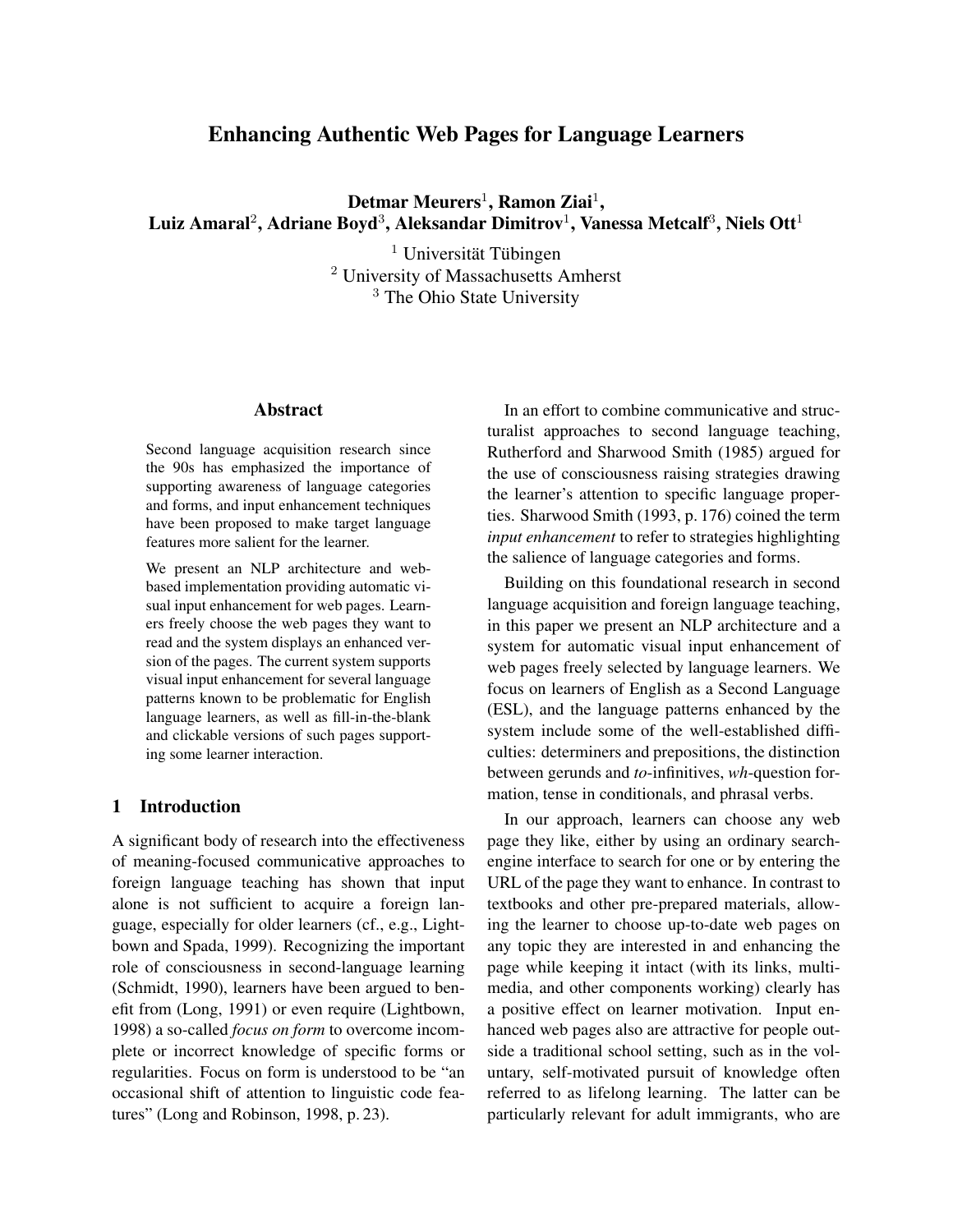already functionally living in the second language environment, but often stagnate in their second language acquisition and lack access or motivation to engage in language classes or other explicit language learning activities. Nevertheless, they do use the web to obtain information that is language-based and thus can be enhanced to also support language acquisition while satisfying information needs.

In terms of paper organization, in section 2 we first present the system architecture and in 2.1 the language phenomena handled, before considering the issues involved in evaluating the approach in 2.2. The context of our work and related approaches are discussed in section 3, and we conclude and discuss several avenues for future research in section 4.

## 2 The Approach

The WERTi system (*Working with English Real Texts interactively*) we developed follows a clientserver paradigm where the server is responsible for fetching the web page and enriching it with annotations, and the client then receives the annotated web page and transforms it into an enhanced version. The client here is a standard web browser, so on the learner's side no additional software is needed.

The system currently supports three types of input enhancement: i) color highlighting of the pattern or selected parts thereof, ii) a version of the page supporting identification of the pattern through clicking and automatic color feedback, and iii) a version supporting practice, such as a fill-in-the-blank version of the page with automatic color feedback.

The overall architecture is shown in Figure 1. Essentially, the automated input enhancement process consists of the following steps:

- 1. Fetch the page.
- 2. Find the natural language text portions in it.
- 3. Identify the targeted language pattern.
- 4. Annotate the web page, marking up the language patterns identified in the previous step.
- 5. Transform the annotated web page into the output by visually enhancing the targeted pattern or by generating interaction possibilities.

Steps 1–4 take place on the server side, whereas step 5 happens in the learner's browser.<sup>1</sup> As NLP is only involved in step 3, we here focus on that step.



Figure 1: Overall WERTi architecture. Grey components are the same for all patterns and activities, cf. section 2.1.

While the first prototype of the WERTi system<sup>2</sup> presented at CALICO (Amaral, Metcalf and Meurers, 2006) and EUROCALL (Metcalf and Meurers, 2006) was implemented in Python, the current system is Java-based, with all NLP being integrated in the UIMA framework (Ferrucci and Lally, 2004). UIMA is an architecture for the management and analysis of unstructured information such as text, which is built on the idea of referential annotation and can be seen as an NLP analysis counterpart to current stand-off encoding standards for annotated corpora (cf., e.g., Ide et al. 2000). The input

 $<sup>1</sup>$ As an alternative to the server-based fetching of web pages,</sup>

we are developing a Firefox plugin, leaving only the NLP up to the server. This increases compatibility with web pages using dynamically generated contents and special session handling.

 $^{2}$ http://purl.org/icall/werti-v1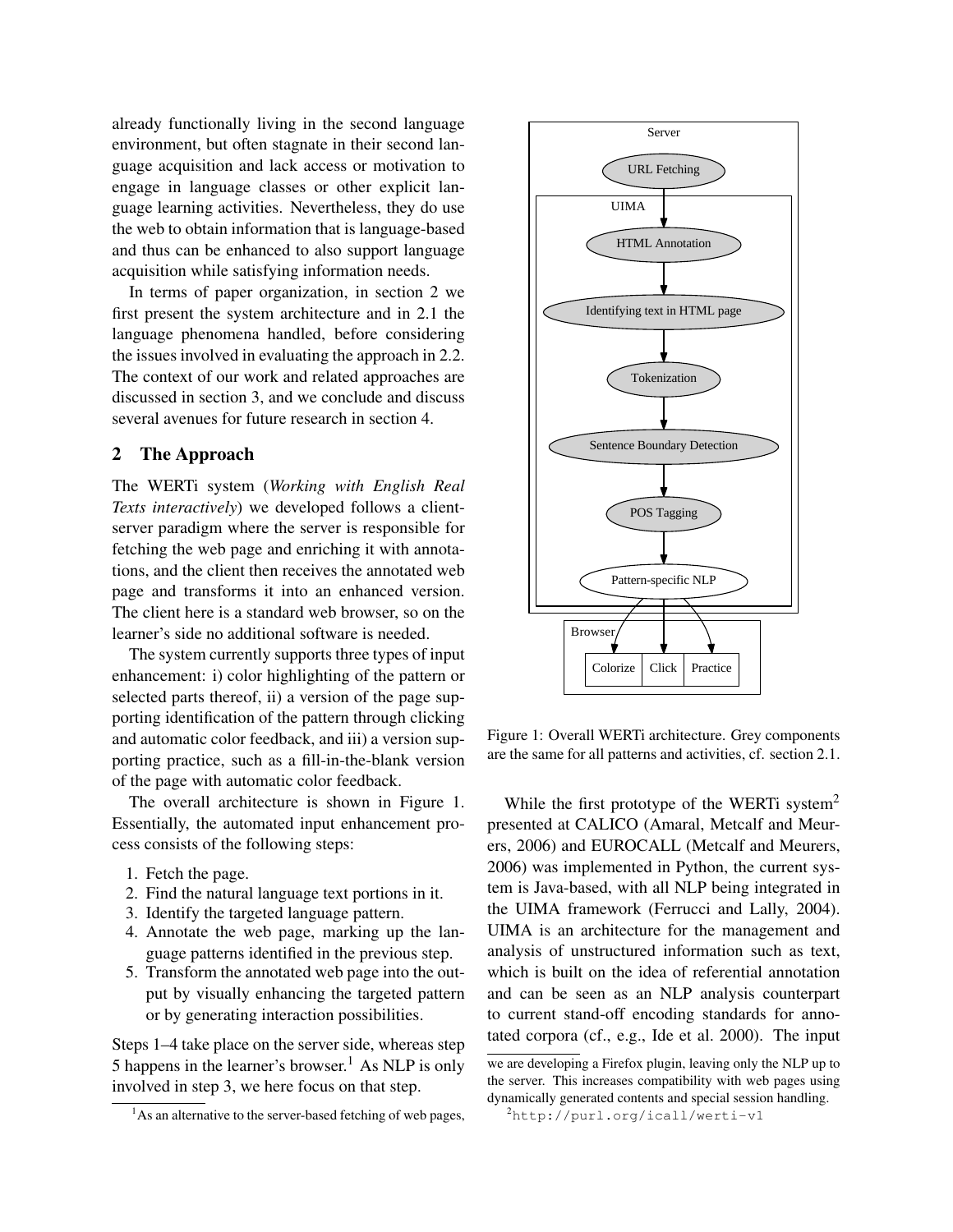can be monotonically enriched while passing from one NLP component to the next, using a flexible data repository common to all components (Götz and Suhre, 2004). Such annotation-based processing is particularly useful in the WERTi context, where keeping the original text intact is essential for displaying it in enhanced form.

A second benefit of using the UIMA framework is that it supports a flexible combination of individual NLP components into larger processing pipelines. To obtain a flexible approach to input enhancement in WERTi, we need to be able to identify and analyze phenomena from different levels of linguistic analysis. For example, lexical classes can be identified by a POS tagger, whereas other patterns to be enhanced require at least shallow syntactic chunking. The more diverse the set of phenomena, the less feasible it is to handle all of them within a single processing strategy or formalism. Using the UIMA framework, we can re-use the same basic processing (e.g., tokenizing, POS tagging) for all phenomena and still be able to branch into patternspecific NLP in a demand-driven way. Given that NLP components in UIMA include self-describing meta-information, the processing pipeline to be run can dynamically be obtained from the module configuration instead of being hard-wired into the core system. The resulting extensible, plugin-like architecture seems particularly well-suited for the task of visual input enhancement of a wide range of heterogeneous language properties.

Complementing the above arguments for the UIMA-based architecture of the current WERTi system, a detailed discussion of the advantages of an annotation-based, demand-driven NLP architecture for Intelligent Computer-Assisted Language Learning can be found in Amaral, Meurers, and Ziai (To Appear), where it is employed in an Intelligent Language Tutoring System.

## 2.1 Implemented Modules

The modules implemented in the current system handle a number of phenomena commonly judged as difficult for second language learners of English. In the following we briefly characterize each module, describing the nature of the language pattern, the required NLP, and the input enhancement results, which will be referred to as *activities*.

#### Lexical classes

Lexical classes are the most basic kind of linguistic category we use for input enhancement. The inventory of lexical categories to be used and which ones to focus on should be informed by second language acquisition research and foreign language teaching needs. The current system focuses on functional elements such as prepositions and determiners given that they are considered to be particularly difficult for learners of English (cf. De Felice, 2008 and references therein).

We identify these functional elements using the LingPipe POS tagger (http://alias-i.com/ lingpipe) employing the Brown tagset (Francis and Kucera, 1979). As we show in section 2.2, the tagger reliably identifies prepositions and determiners in native English texts such as those expected for input enhancement.

The input enhancement used for lexical classes is the default set of activities provided by WERTi. In the simplest case, *Color*, all automatically identified instances in the web page are highlighted by coloring them; no learner interaction is required. This is illustrated by Figure 2, which shows the result of enhancing prepositions in a web page from the British



Figure 2: Screenshot of color activity for prepositions, cf. http://purl.org/icall/werti-color-ex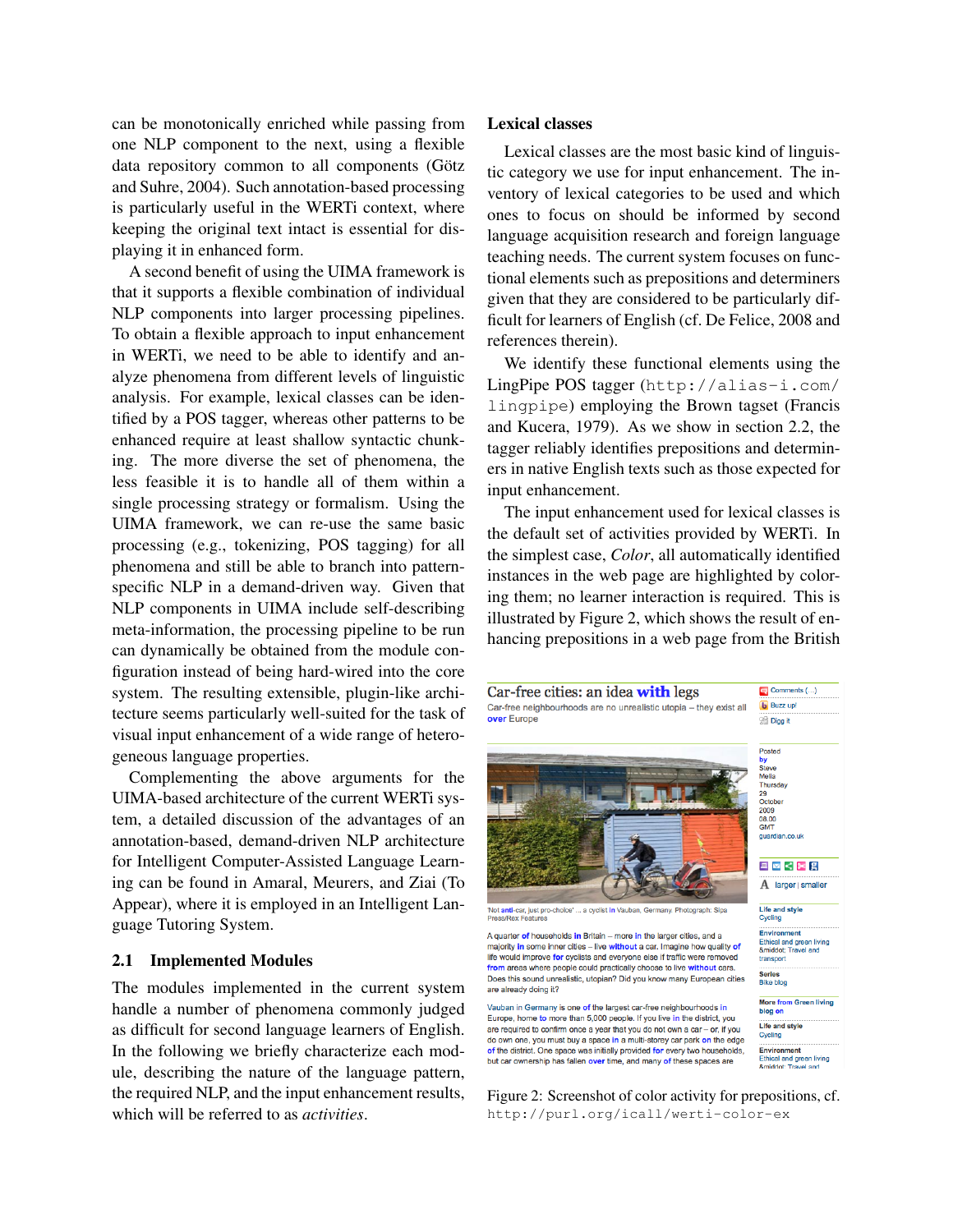newspaper The Guardian.<sup>3</sup>

In this and the following screenshots, links already present in the original web page appear in light blue (e.g., *Vauban in Germany*). This raises an important issue for future research, namely how to determine the best visual input enhancement for a particular linguistic pattern given a specific web page with its existing visual design features (e.g., boldfacing in the text or particular colors used to indicate links), which includes the option of removing or altering some of those original visual design features.

A more interactive activity type is *Click*, where the learner during reading can attempt to identify instances of the targeted language form by clicking on it. Correctly identified instances are colored green by the system, incorrect guesses red.

Thirdly, input can be turned into *Practice* activities, where in its simplest form, WERTi turns web pages into fill-in-the-blank activities and provides immediate color coded feedback for the forms entered by the learner. The system currently accepts only the form used in the original text as correct. In principle, alternatives (e.g., other prepositions) can also be grammatical and appropriate. The question for which cases equivalence classes of target answers can automatically be determined is an interesting question for future research.<sup>4</sup>

#### Gerunds vs. *to*-infinitives

Deciding when a verb is required to be realized as a *to*-infinitive and when as a gerund *-ing* form can be difficult for ESL learners. Current school grammars teach students to look for certain lexical clues that reliably indicate which form to choose. Examples of such clues are prepositions such as *after* and *of*, which can only be followed by a gerund.

In our NLP approach to this language pattern, we use Constraint Grammar rules (Karlsson et al., 1995) on top of POS tagging, which allow for straightforward formulation of local disambiguation rules such as: "If an *-ing* form immediately follows the preposition *by*, select the gerund reading." Standard POS

tagsets for English contain a single tag for all *-ing* forms. In order to identify gerunds only, we introduce all possible readings for all *-ing* forms and wrote 101 CG rules to locally disambiguate them. The *to*-infinitives, on the other hand, are relatively easy to identify based on the surface form and require almost no disambiguation.

For the implementation of the Constraint Grammar rules, we used the freely available CG3 system.<sup>5</sup> While simple local disambiguation rules are sufficient for the pattern discussed here, through iterative application of rules, Constraint Grammar can identify a wide range of phenomena without the need to provide a full grammatical analysis.

The *Color* activity resulting from input enhancement is similar to that for lexical classes described above, but the system here enhances both verb forms and clue phrases. Figure 3 shows the system highlighting gerunds in orange, infinitives in purple, and clue phrases in blue.

"The government says it is expanding access to university, but they are actually blocking people's aspirations and betraying a generation."

The government was forced to cap student numbers after discovering a £200m black hole in the university financing budget at the end of last year. Labour was accused of abandoning its pledge to expand higher education, addingpressure to a growing debate about how to fund the growing number of young people who want to do a degree. The government is due to announce a review of student finance.

The massive increase in applicants has put a strain on the university system this year, with one university forced to convert single bedrooms in halls into doubles, and others putting students up in hotels.

Figure 3: Color activity for gerunds vs. *to*-infinitives, cf. http://purl.org/icall/werti-color-ex2

For the *Click* activity, the web page is shown with colored gerund and *to*-infinitival forms and the learner can click on the corresponding clue phrases.

For the *Practice* activity, the learner is presented with a fill-in-the-black version of the web page, as in the screenshot in Figure 4. For each blank, the learner needs to enter the gerund or *to*-infinitival form of the base form shown in parentheses.

#### *Wh*-questions

Question formation in English, with its particular word order, constitutes a well-known challenge for second language learners and has received significant attention in the second language acquisi-

<sup>&</sup>lt;sup>3</sup>Given the nature of the input enhancement using colors, the highlighting in the figure is only visible in a color printout.

<sup>&</sup>lt;sup>4</sup>The issue bears some resemblance to the task of identifying paraphrases (Androutsopoulos and Malakasiotis, 2009) or classes of learner answers which differ in form but are equivalent in terms of meaning (Bailey and Meurers, 2008).

<sup>5</sup>http://beta.visl.sdu.dk/cg3.html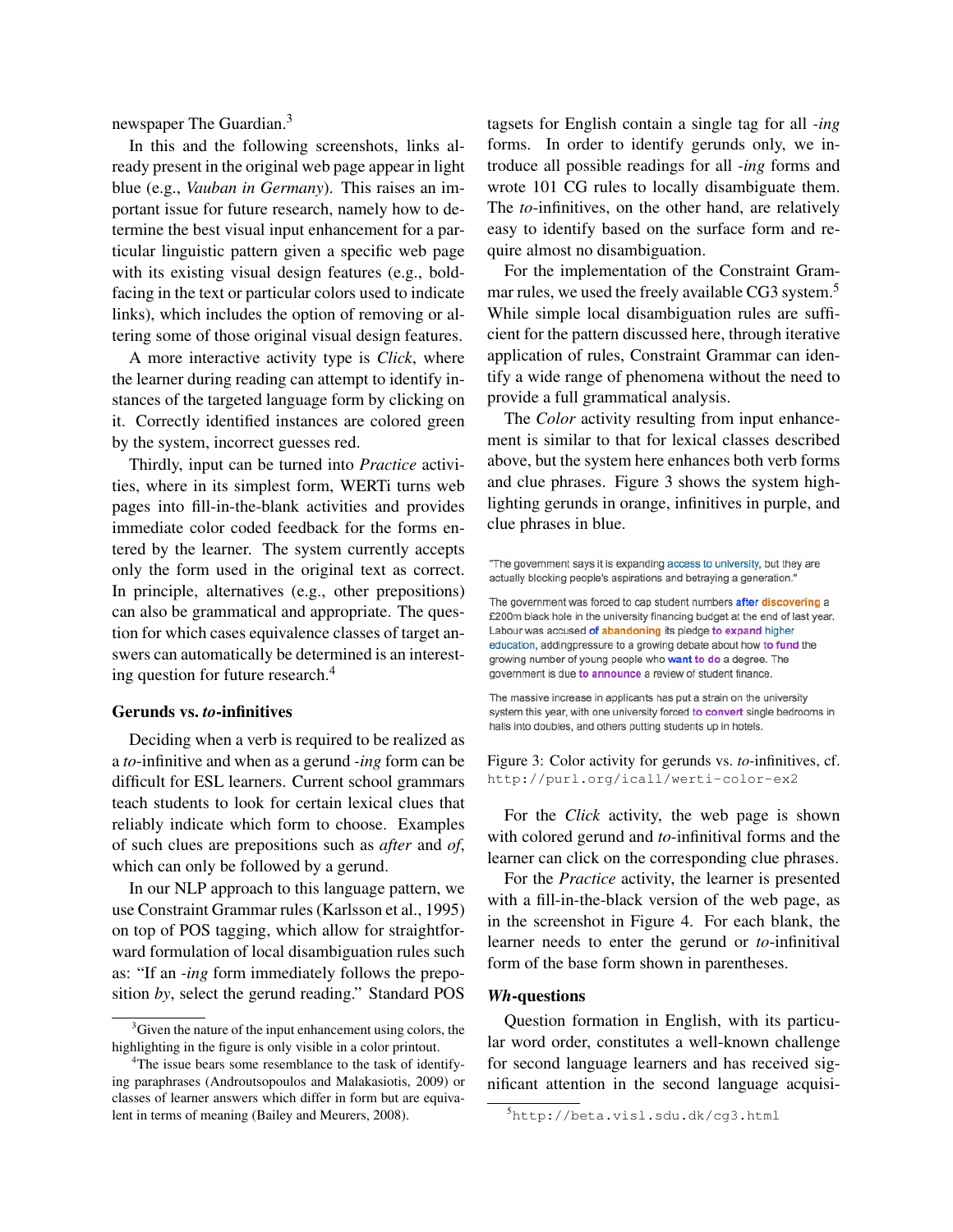"The government says it is expanding access to university, but they are actually blocking people's aspirations and betraying a generation."

The government was forced to cap student numbers after  $|2|$ (discover) a £200m black hole in the university financing budget at the end of last year. Labour was accused of ? (abandon) its pledge to expand higher education, addingpressure to a growing debate about how to fund the growing number of young people who want ? (do) a degree. The government is due to announce a review of student finance.

The massive increase in applicants has put a strain on the university system this year, with one university forced to convert single bedrooms in halls into doubles, and others putting students up in hotels.

Figure 4: Practice activity for gerunds vs. *to*-infinitives, cf. http://purl.org/icall/werti-cloze-ex

tion literature (cf., e.g., White et al., 1991; Spada and Lightbown, 1993). Example (1) illustrates the use of *do*-support and subject-aux inversion in *wh*questions as two aspects challenging learners.

### (1) *What* do you think it takes to be successful?

In order to identify the *wh*-question patterns, we employ a set of 126 hand-written Constraint Grammar rules. The respective *wh*-word acts as the lexical clue to the question as a whole, and the rules then identify the subject and verb phrase based on the POS and lexical information of the local context.

Aside from the *Color* activity highlighting the relevant parts of a *wh*-question, we adapted the other activity types to this more complex language pattern. The *Click* activity prompts learners to click on either the subject or the verb phrase of the question. The *Practice* activity presents the words of a *wh*-question in random order and requires the learner to rearrange them into the correct one.

## **Conditionals**

English has five types of conditionals that are used for discussing hypothetical situations and possible outcomes. The tenses used in the different conditional types vary with respect to the certainty of the outcome as expressed by the speaker/writer. For example, one class of conditionals expresses high certainty and uses present tense in the *if*-clause and future in the main clause, as in example (2).

#### (2) If the rain *continues*, we *will* return home.

The recognition of conditionals is approached using a combination of shallow and deep methods. We first look for lexical triggers of a conditional, such as

the word *if* at the beginning of a sentence. This first pass serves as a filter to the next, more expensive processing step, full parsing of the candidate sentences using Bikel's statistical parser (Bikel, 2002). The parse trees are then traversed to identify and mark the verb forms and the trigger word.

For the input enhancement, we color all relevant parts of a conditional, namely the trigger and the verb forms. The *Click* activity for conditionals requires the learner to click on exactly these parts. The *Practice* activity prompts users to classify the conditional instances into the different classes.

#### Phrasal verbs

Another challenging pattern for English language learners are phrasal verbs consisting of a verb and either a preposition, an adverb or both. The meaning of a phrasal verb often differs considerably from that of the underlying verb, as in (3) compared to (4).

- (3) He *switched* the glasses without her noticing.
- (4) He *switched off* the light before he went to bed.

This distinction is difficult for ESL learners, who often confuse phrasal and non-phrasal uses.

Since this is a lexical phenomenon, we approached the identification of phrasal verbs via a database lookup in a large online collection of verbs known to occur in phrasal form.<sup>6</sup> In order to find out about noun phrases and modifying adverbs possibly occurring in between the verb and its particles, we run a chunker and use this information in specifying a filter for such intervening elements.

The visual input enhancement activities targeting phrasal verbs are the same as for lexical classes, with the difference that for the *Practice* activity, learners have to fill in only the particle, not the particle and the main verb, since otherwise the missing contents may be too difficult to reconstruct. Moreover, we want the activity to focus on distinguishing phrasal from non-phrasal uses, not verb meaning in general.

### 2.2 Evaluation issues

The success of a visual input enhancement approach such as the one presented in this paper depends on a number of factors, each of which can in principle

<sup>6</sup>http://www.usingenglish.com/reference/ phrasal-verbs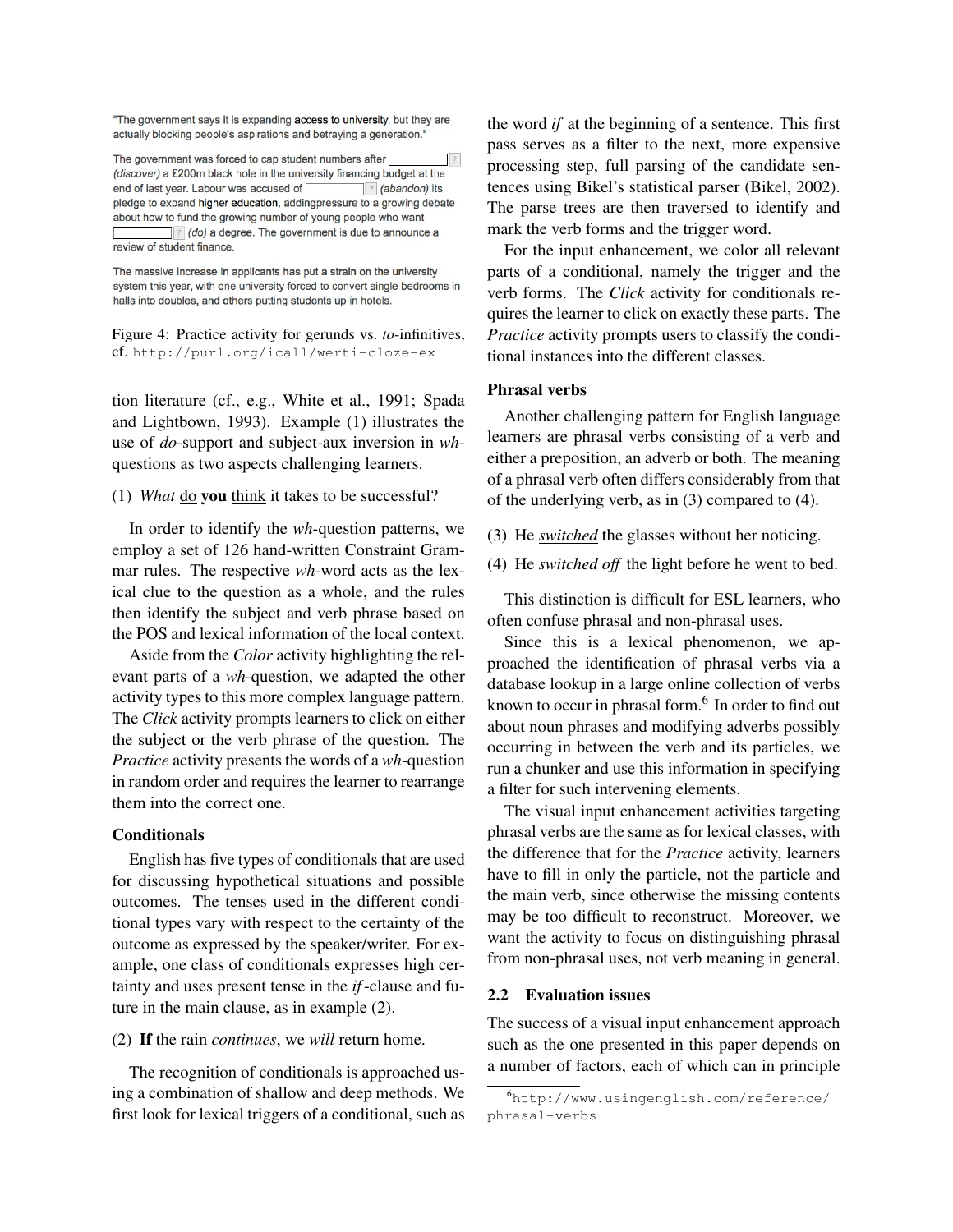be evaluated. The fundamental but as far as we are aware unanswered question in second language acquisition research is for which language categories, forms, and patterns input enhancement can be effective. As Lee and Huang (2008) show, the study of visual input enhancement sorely needs more experimental studies. With the help of the WERTi system, which systematically produces visual input enhancement for a range of language properties, it becomes possible to conduct experiments in a real-life foreign language teaching setting to test learning outcomes<sup>7</sup> with and without visual input enhancement under a wide range of parameters. Relevant parameters include the linguistic nature of the language property to be enhanced as well as the nature of the input enhancement to be used, be it highlighting through colors or fonts, engagement in different types of activities such as clicking, entering fill-in-the-blank information, reordering language material, etc.

A factor closely related to our focus in this paper is the impact of the quality of the NLP analysis.<sup>8</sup> For a quantitative evaluation of the NLP, one significant problem is the mismatch between the phenomena focused on in second language learning and the available gold standards where these phenomena are actually annotated. For example, standard corpora such as the Penn Treebank contain almost no questions and thus do not constitute a useful gold standard for *wh*-question identification. Another problem is that some grammatical distinctions taught to language learners are disputed in the linguistic literature. For example, Huddleston and Pullum (2002, p. 1120) eliminate the distinction between gerunds and present participles, combining them into a class called "gerund-participle". And in corpus annotation practice, gerunds are not identified as a class by the tagsets used to annotate large corpora, making it unclear what gold standard our gerund identification component should be evaluated against.

While the lack of available gold standards means that a quantitative evaluation of all WERTi modules is beyond the scope of this paper, the determiner and preposition classes focused on in the lexical classes module can be identified using the standard CLAWS-7 or Brown tagsets, for which goldstandard corpora are available. We thus decided to evaluate this WERTi module against the BNC Sampler Corpus (Burnard, 1999), which contains a variety of genres, making it particularly appropriate for evaluating a tool such as WERTi, which learners are expected to use with a wide range of web pages as input. The BNC Sampler corpus is annotated with the fine-grained CLAWS-7 tagset $9$ where, e.g., prepositions are distinguished from subordinating conjunctions. By mapping the relevant POS tags from the CLAWS-7 tagset to the Brown tagset used by the LingPipe tagger as integrated in WERTi, it becomes possible to evaluate WERTi's performance for the specific lexical classes focused on for input enhancement, prepositions and determiners. For prepositions, precision was 95.07% and recall 90.52% while for determiners, precision was 97.06% with a recall of 94.07%.

The performance of the POS tagger on this reference corpus thus seems to be sufficient as basis for visual input enhancement, but the crucial question naturally remains whether identification of the target patterns is reliable in the web pages that language learners happen to choose. For a more precise quantitative study, it will thus be important to try the system out with real-life users in order to identify a set of web pages which can constitute an adequate test set. Interestingly, which web pages the users choose depends on the search engine front-end we provide for them. As discussed under outlook in section 4, we are exploring the option to implicitly guide them towards web pages containing enough instances of the relevant language patterns in text at the appropriate reading difficulty.

## 3 Context and related work

Contextualizing our work, one can view the automatic visual input enhancement approach presented here as an enrichment of Data-Driven Learning (DDL). Where DDL has been characterized as an "attempt to cut out the middleman [the teacher] as far as possible and to give the learner direct access to the data" (Boulton 2009, p. 82, citing Tim Johns), in visual input enhancement the learner stays in con-

 $\alpha$ <sup>7</sup>Naturally, online measures of noticing, such as eye tracking or Event-Related Potentials (ERP) would also be relevant.

<sup>&</sup>lt;sup>8</sup>The processing time for the NLP analysis as other relevant aspect is negligible for most of the activities presented here.

<sup>9</sup>http://www.natcorp.ox.ac.uk/docs/ c7spec.html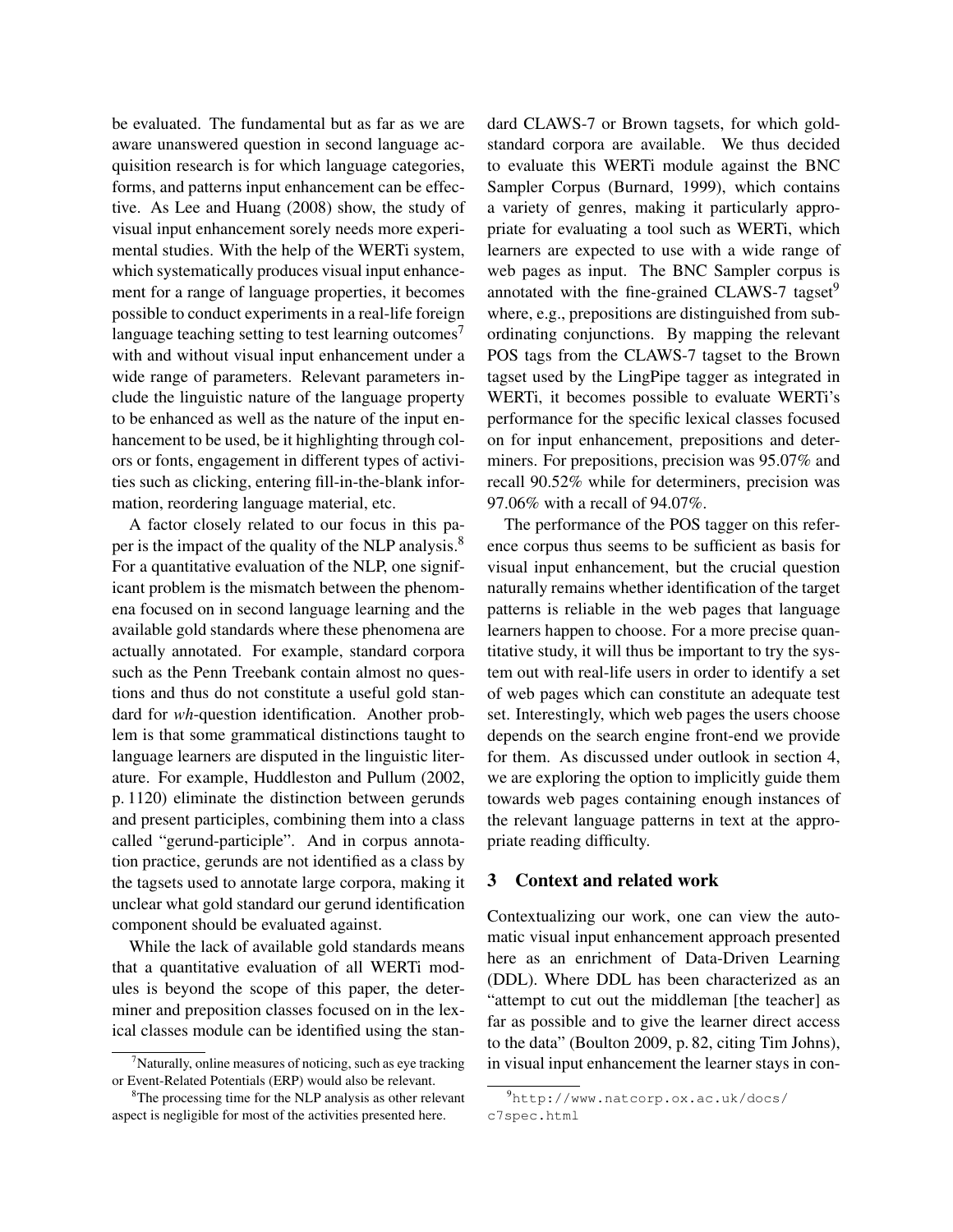trol, but the NLP uses 'teacher knowledge' about relevant and difficult language properties to make those more prominent and noticeable for the learner.

In the context of Intelligent Computer-Assisted Language Learning (ICALL), NLP has received most attention in connection with Intelligent Language Tutoring Systems, where NLP is used to analyze learner data and provide individual feedback on that basis (cf. Heift and Schulze, 2007). Demands on such NLP are high given that it needs to be able to handle learner language and provide high-quality feedback for any sentence entered by the learner.

In contrast, visual input enhancement makes use of NLP analysis of authentic, native-speaker text and thus applies the tools to the native language they were originally designed and optimized for. Such NLP use, which we will refer to as Authentic Text ICALL (ATICALL), also does not need to be able to correctly identify and manipulate all instances of a language pattern for which input enhancement is intended. Success can be incremental in the sense that any visual input enhancement can be beneficial, so that one can focus on enhancing those instances which can be reliably identified in a text. In other words, for ATICALL, precision of the NLP tools is more important than recall. It is not necessary to identify and enhance all instances of a given pattern as long as the instances we do identify are in fact correct, i.e., true positives. As the point of our system is to enhance the reading experience by raising language awareness, pattern occurrences we do not identify are not harmful to the overall goal. $^{10}$ 

We next turn to a discussion of some interesting approaches in two closely related fields, exercise generation and reading support tools.

### 3.1 Exercise Generation

Exercise generation is widely studied in CALL research and some of the work relates directly to the input enhancement approach presented in this paper. For instance, Antoniadis et al. (2004) describe the plans of the MIRTO project to support "gap-filling" and "lexical spotting" exercises in combination with a corpus database. However, MIRTO seems to focus on a general architecture supporting instructordetermined activity design. Visual input enhancement or language awareness are not mentioned. The VISL project (Bick, 2005) offers games and visual presentations in order to foster knowledge of syntactic forms and rules, and its KillerFiller tool can create slot-filler exercises from texts. However, Killer-Filler uses corpora and databases as the text base and it presents sentences in isolation in a testing setup. In contrast to such exercise generation systems, we aim at enhancing the reader's second language input using the described web-based mash-up approach.

## 3.2 Reading Support Tools

Another branch of related approaches consists of tools supporting the reading of texts in a foreign language. For example, the Glosser-RuG project (Nerbonne et al., 1998) supports reading of French texts for Dutch learners with an online, context-dependent dictionary, as well as morphological analysis and examples of word use in corpora. A similar system, focusing on multi-word lexemes, was developed in the COMPASS project (Breidt and Feldweg, 1997). More recently, the ALPHEIOS project<sup>11</sup> has produced a system that can look up words in a lexicon and provide aligned translations. While such lexicon-based tools are certainly useful to learners, they rely on the learner asking for help instead of enhancing specific structures from the start and thus clearly differ from our approach.

Finally, the REAP project<sup>12</sup> supports learners in searching for texts that are well-suited for providing vocabulary and reading practice (Heilman et al., 2008). While it differs in focus from the visual input enhancement paradigm underlying our approach, it shares with it the emphasis on providing the learner with authentic text in support of language learning.

## 4 Conclusion and Outlook

In this paper we presented an NLP architecture and a concrete system for the enhancement of authentic web pages in order to support language awareness in ESL learners. The NLP architecture is flexible enough to integrate any processing approach that lends itself to the treatment of the language phe-

<sup>&</sup>lt;sup>10</sup>While identifying all instances of a pattern indeed is not crucial in this context, representativeness remains relevant to some degree. Where only a skewed subset of a pattern is highlighted, learners may not properly conceptualize the pattern.

<sup>11</sup>http://alpheios.net

<sup>12</sup>http://reap.cs.cmu.edu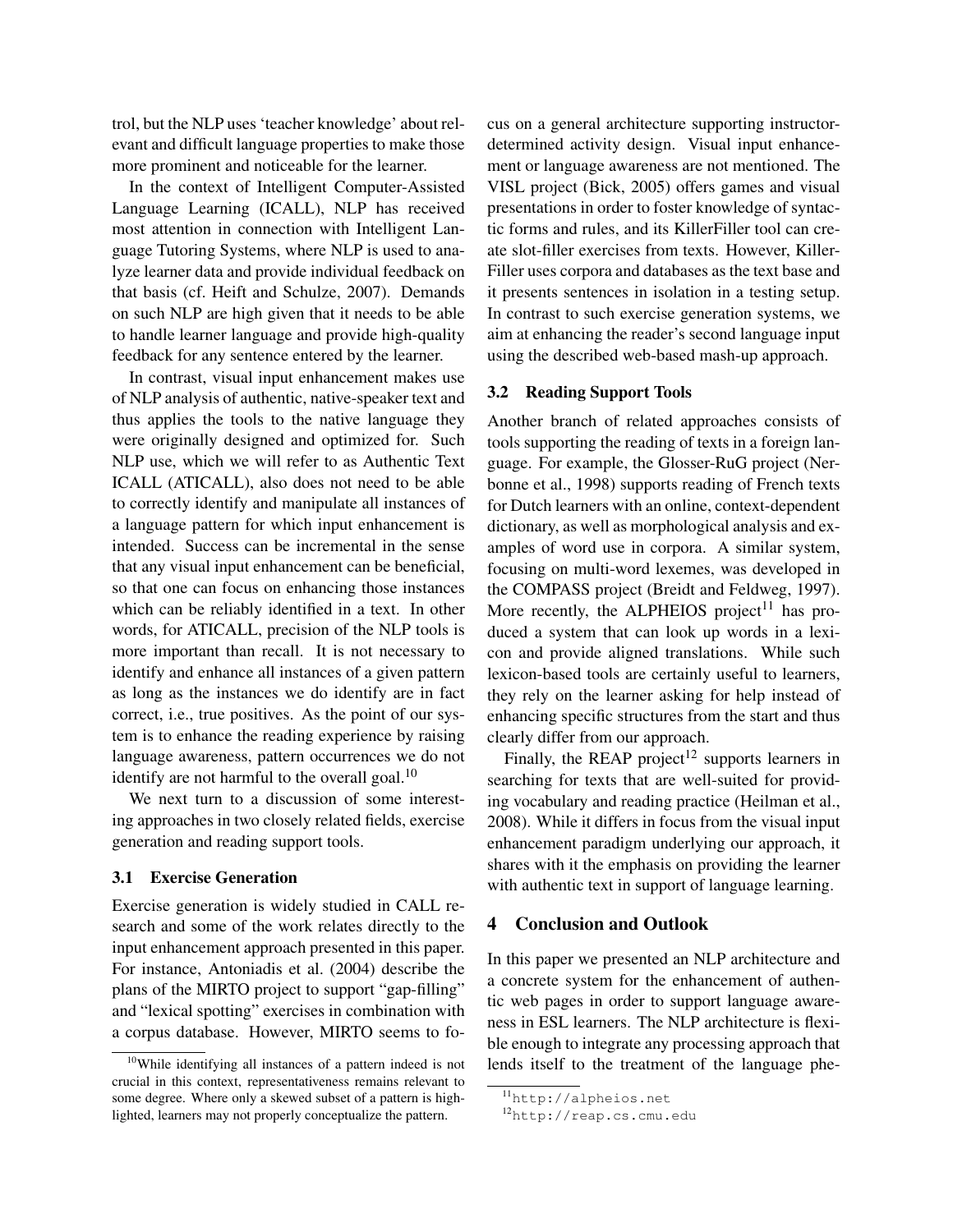nomenon in question, without confining the developer to a particular formalism. The WERTi system illustrates this with five language patterns typically considered difficult for ESL learners: lexical classes, gerunds vs. *to*-infinitives, *wh*-questions, conditionals and phrasal verbs.

Looking ahead, we already mentioned the fundamental open question where input enhancement can be effective in section 2.2. A system such as WERTi, systematically producing visual input enhancement, can help explore this question under a wide range of parameters in a real-life language teaching setting. A more specific future research issue is the automatic computation of equivalence classes of target forms sketched in section 2.1. Not yet mentioned but readily apparent is the goal to integrate more language patterns known to be difficult for language learners into WERTi (e.g., active/passive, tense and aspect distinctions, relative clauses), and to explore the approach for other languages, such as German.

A final important avenue for future research concerns the starting point of the system, the step where learners search for a web page they are interested in and select it for presentation with input enhancement. Enhancing of patterns presupposes that the pages contain instances of the pattern. The less frequent the pattern, the less likely we are to find enough instances of it in web pages returned by the standard web search engines typically used by learners to find pages of interest to them. The issue is related to research on providing learners with texts at the right level of reading difficulty (Petersen, 2007; Miltsakaki and Troutt, 2008), but the focus for us is on ensuring that texts which include instances of the specific language pattern targeted by a given input enhancement are ranked high in the search results. Ott (2009) presents a search engine prototype which, in addition to the content-focused documentterm information and traditional readability measures, supports indexing based on a more general notion of a text model into which the patterns relevant to input enhancement can be integrated – an idea we are exploring further (Ott and Meurers, Submitted).

## Acknowledgments

We benefited from the feedback we received at CALICO 06, EUROCALL 06, and the ICALL

course<sup>13</sup> at ESSLLI 09, where we discussed our work on the Python-based WERTi prototype. We would like to thank Chris Hill and Kathy Corl for their enthusiasm and encouragement. We are grateful to Magdalena Leshtanska, Emma Li, Iliana Simova, Maria Tchalakova and Tatiana Vodolazova for their good ideas and WERTi module contributions in the context of a seminar at the University of Tübingen in Summer 2008. Last but not least, the paper benefited from two helpful workshop reviews.

### References

- Luiz Amaral, Vanessa Metcalf, and Detmar Meurers. 2006. Language awareness through re-use of NLP technology. Presentation at the CALICO Workshop on *NLP in CALL – Computational and Linguistic Challenges*, May 17, 2006. University of Hawaii. http://purl.org/dm/handouts/ calico06-amaral-metcalf-meurers.pdf.
- Luiz Amaral, Detmar Meurers, and Ramon Ziai. To Appear. Analyzing learner language: Towards a flexible NLP architecture for intelligent language tutors. *Computer-Assisted Language Learning*. http://purl.org/dm/papers/ amaral-meurers-ziai-10.html.
- Ion Androutsopoulos and Prodromos Malakasiotis. 2009. A survey of paraphrasing and textual entailment methods. Technical report, NLP Group, Informatics Dept., Athens University of Economics and Business, Greece. http://arxiv.org/abs/0912.3747.
- Georges Antoniadis, Sandra Echinard, Olivier Kraif, Thomas Lebarbé, Mathieux Loiseau, and Claude Ponton. 2004. NLP-based scripting for CALL activities. In *Proceedings of the COLING Workshop on eLearning for CL and CL for eLearning*, Geneva.
- Stacey Bailey and Detmar Meurers. 2008. Diagnosing meaning errors in short answers to reading comprehension questions. In (Tetreault et al., 2008), pages 107–115.
- Eckhard Bick. 2005. Grammar for fun: IT-based grammar learning with VISL. In P. Juel, editor, *CALL for the Nordic Languages*, pages 49–64. Samfundslitteratur, Copenhagen.
- Daniel M. Bikel. 2002. Design of a multi-lingual, parallel-processing statistical parsing engine. In *Proceedings of the Second Int. Conference on Human Language Technology Research*, San Francisco.
- Alex Boulton. 2009. Data-driven learning: Reasonable fears and rational reassurance. *Indian Journal of Applied Linguistics*, 35(1):81–106.

<sup>13</sup>http://purl.org/dm/09/esslli/